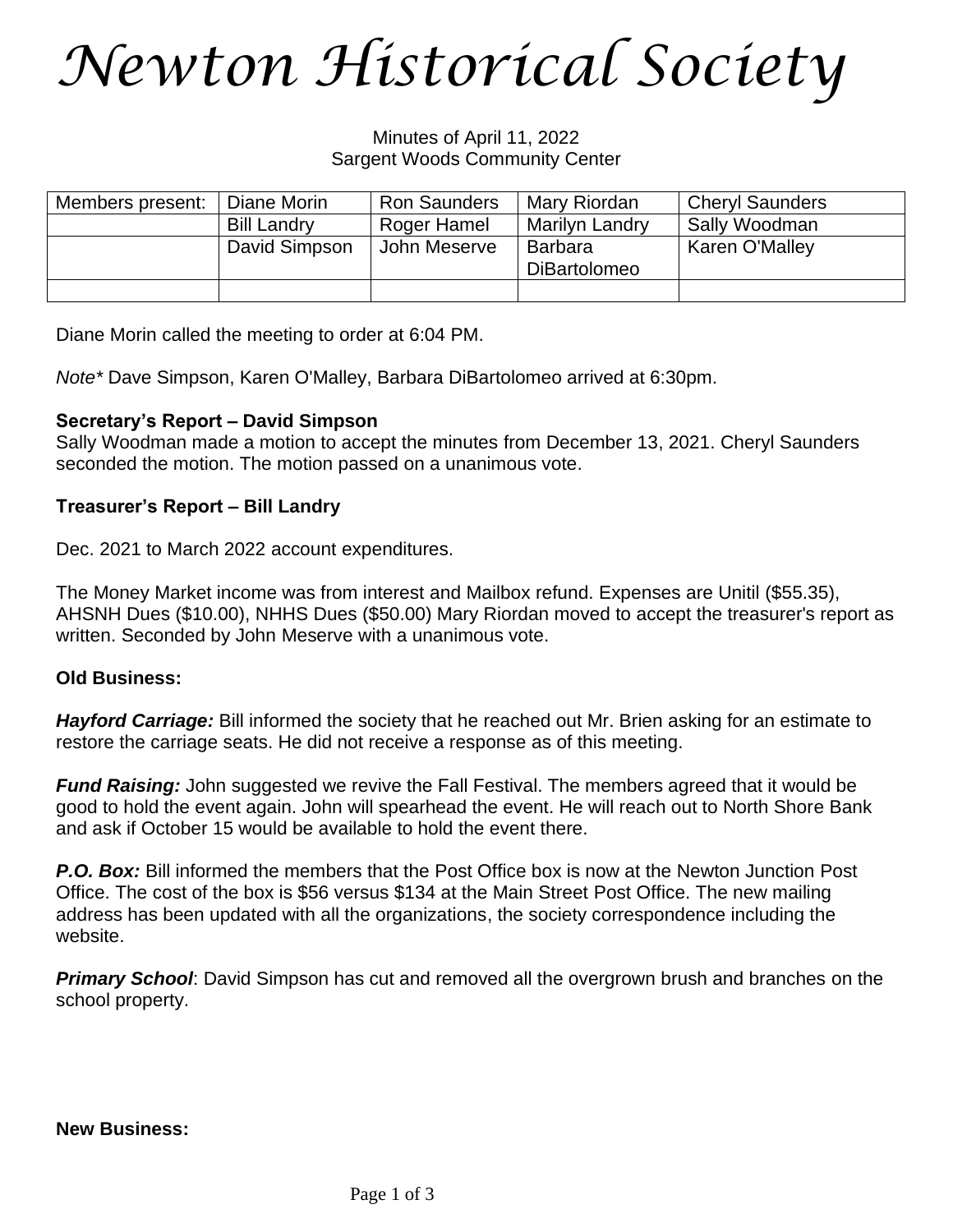# *Newton Historical Society*

*Marshall House:* Ron Saunders informed us that the ceiling in the kitchen is falling down. Because the house belongs to the town, he recommends informing the town officials of the issue. Diane Morin stated that the town does not have the financial resources to fix the building. She stated that the building is not used so why spend taxpayers' money on it. There was discussion on whether to remove items that we felt were of value and give the house back to the Town. Upon further discussion, Ron will move the contents of the kitchen to another room. Cheryl and Ron will address the Board of Selectmen at their April 19th meeting to inform them of the damage to the kitchen.

Dave Simpson mentioned another issue in the Marshall House. There seems to be some black tar and other material from a past roof repair on some of the items stored in the eaves. Ron Saunders will move any items necessary.

*Cobbler windows:* After some discussion, it was decided to leave the two windows boarded up for now.

*Primary School:* It was brought to the attention of the members that the primary school needs a new roof. A discussion took place on how to pay for the repairs. It was decided to promote the Fall Festival as a fund raiser to repair the roof.

Fall Festival: October 15<sup>th</sup>, 2022, has been selected as a tentative date for the fall festival. Bill Landry will talk the folks at North Shore Bank to confirm.

### *Curators: Ron and Cheryl Saunders.*

*Primary School Museum Damage:* Ron Saunders has identified several areas where critters may have access into the school and will begin patching up these spots. Society had discussed possibly packing some of the historic items in plastic toes for protection. Ron Saunders will check on the condition of the school periodically.

### *Historian: Roger Hamel.*

Roger received an email from Cathy Gove whose father was born in Newton. Pictures include the farm, WWII, mother Nellie May Whittier, father Charles Gove, Grandmother Nellie (Smith) Whittier, Genk Whittier all of whom lived in Newton. The consensus from the society was that if the pictures depicted Newton specifically then they would be of interest. Roger will follow up with Cathy.

*Archivist: Karen O'Malley.* A gentleman Damon DiMauro from Gordon college came by to look at the Primary School Museum. He took pictures and expressed an interest in some of the articles. He stated he would be back.